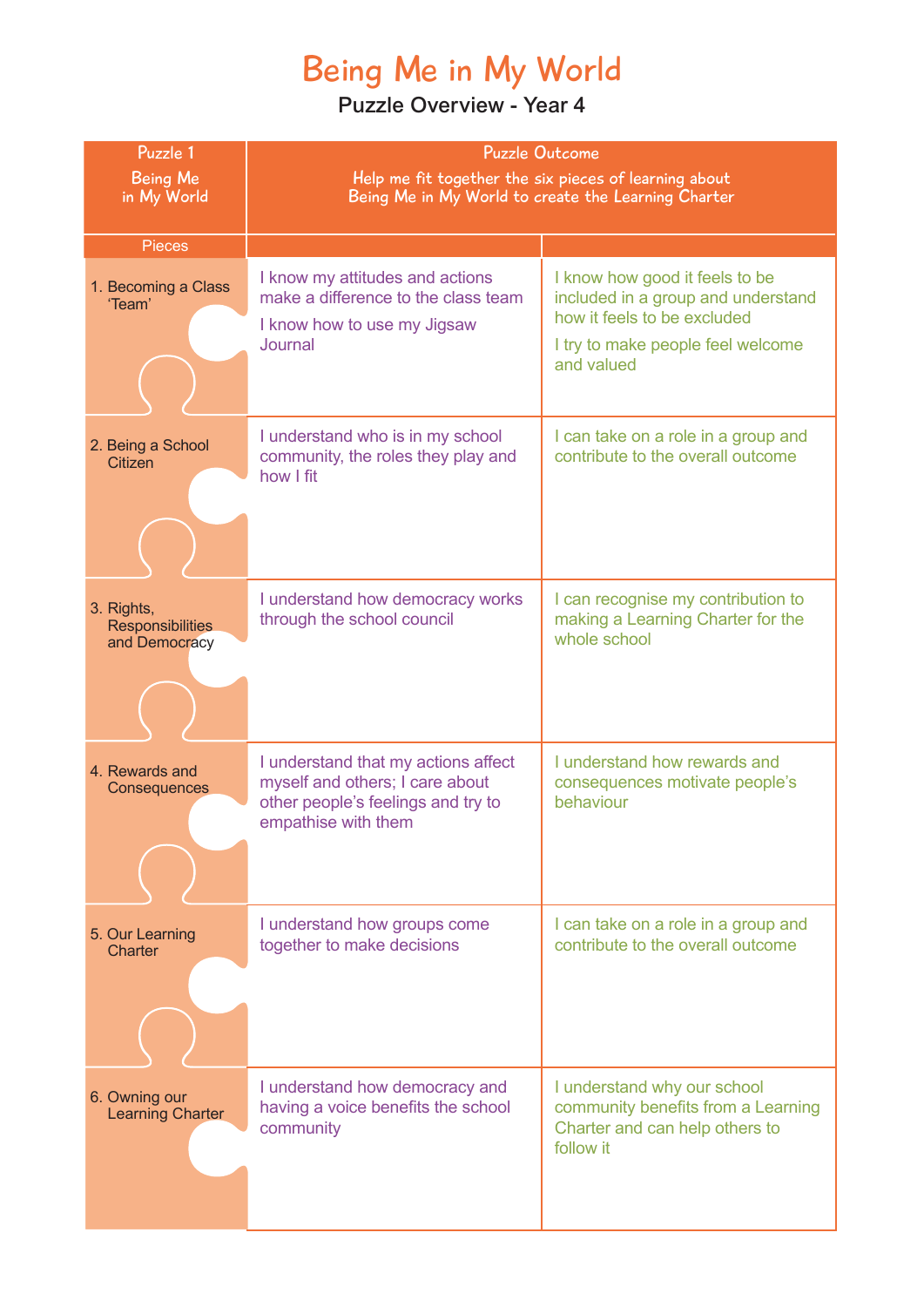### Celebrating Difference

| Puzzle 2                                                                         | <b>Puzzle Outcome</b>                                                                                                 |                                                                         |
|----------------------------------------------------------------------------------|-----------------------------------------------------------------------------------------------------------------------|-------------------------------------------------------------------------|
| Celebrating<br><b>Difference</b>                                                 | Help me fit together the six pieces of learning about<br>Celebrating Difference to create the Hall of Fame display.   |                                                                         |
|                                                                                  |                                                                                                                       |                                                                         |
| <b>Pieces</b>                                                                    |                                                                                                                       |                                                                         |
| 1. Judging by<br>Appearances                                                     | I understand that, sometimes, we<br>make assumptions based on what<br>people look like                                | I try to accept people for who they<br>are                              |
|                                                                                  |                                                                                                                       |                                                                         |
| 2. Understanding<br><b>Influences</b>                                            | I understand what influences me to<br>make assumptions based on how<br>people look                                    | I can question why I think what I do<br>about other people              |
|                                                                                  |                                                                                                                       |                                                                         |
| 3. Understanding<br><b>Bullying</b>                                              | I know that sometimes bullying is<br>hard to spot and I know what to do if<br>I think it is going on but I'm not sure | I know how it might feel to be a<br>witness to and a target of bullying |
|                                                                                  |                                                                                                                       |                                                                         |
| 4. Problem-solving                                                               | I can tell you why witnesses<br>sometimes join in with bullying and<br>sometimes don't tell                           | I can problem-solve a bullying<br>situation with others                 |
|                                                                                  |                                                                                                                       |                                                                         |
| 5. Special Me                                                                    | I can identify what is special about<br>me and value the ways in which I<br>am unique                                 | I like and respect the unique<br>features of my physical appearance     |
|                                                                                  |                                                                                                                       |                                                                         |
| 6. Celebrating<br>Difference: how<br>we look<br><b>Assessment</b><br>Opportunity | I can tell you a time when my first<br>impression of someone changed<br>when I got to know them                       | I can explain why it is good to<br>accept people for who they are       |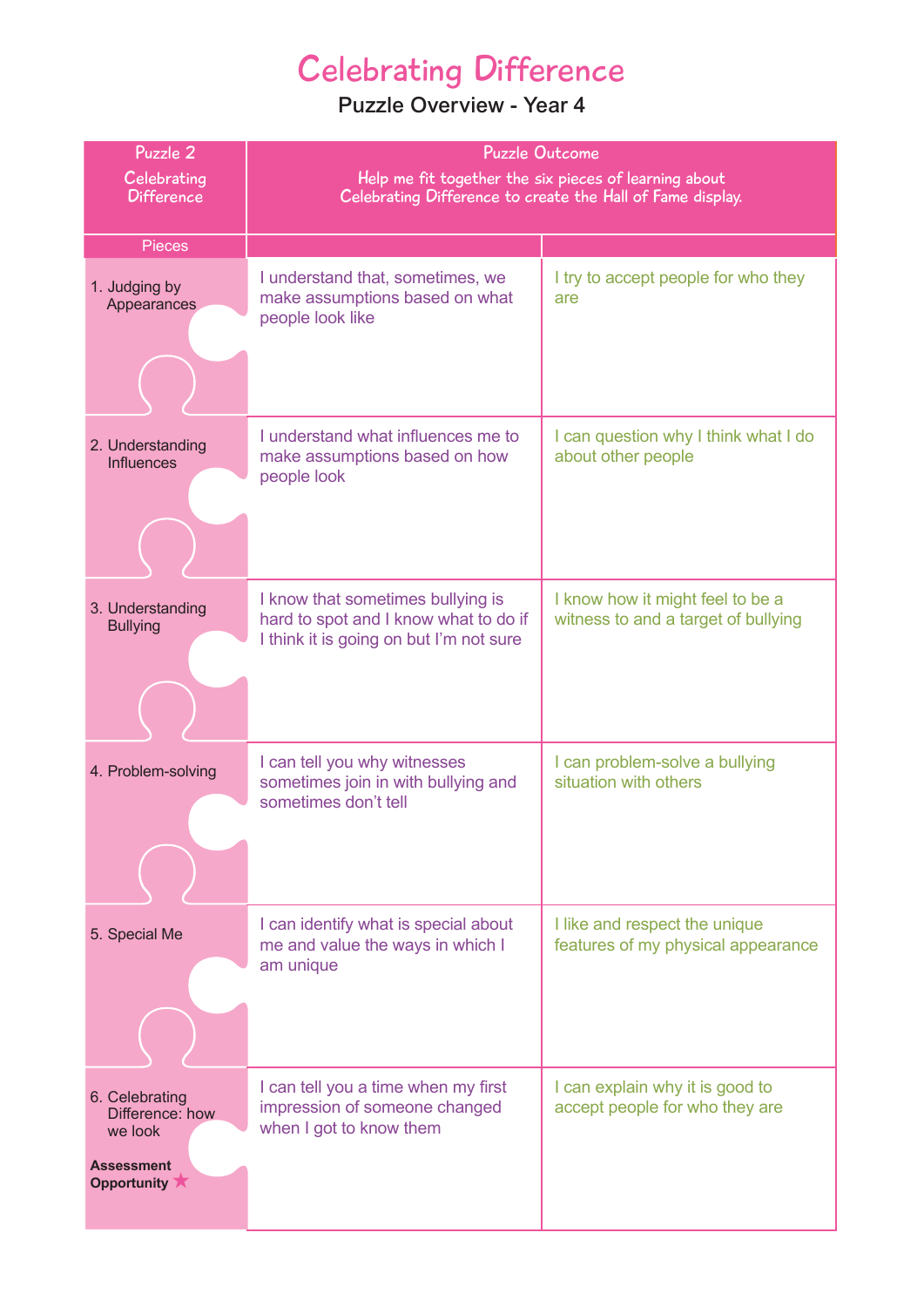### Dreams and Goals

| Puzzle 3                                                                            | <b>Puzzle Outcome</b>                                                                                                 |                                                                                                                               |
|-------------------------------------------------------------------------------------|-----------------------------------------------------------------------------------------------------------------------|-------------------------------------------------------------------------------------------------------------------------------|
| <b>Dreams and Goals</b>                                                             | Help me fit together the six pieces of learning about<br>my Dreams and Goals to create Our Garden of Dreams and Goals |                                                                                                                               |
|                                                                                     |                                                                                                                       |                                                                                                                               |
| <b>Pieces</b>                                                                       |                                                                                                                       |                                                                                                                               |
| 1. Hopes and<br><b>Dreams</b>                                                       | I can tell you about some of my<br>hopes and dreams                                                                   | I know how it feels to have hopes<br>and dreams                                                                               |
|                                                                                     |                                                                                                                       |                                                                                                                               |
| 2. Broken Dreams                                                                    | I understand that sometimes hopes<br>and dreams do not come true and<br>that this can hurt                            | I know how disappointment feels<br>and can identify when I have felt<br>that way                                              |
| 3. Overcomig<br>Disappointment                                                      | I know that reflecting on positive<br>and happy experiences can help<br>me to counteract disappointment               | I know how to cope with<br>disappointment and how to help<br>others cope with theirs                                          |
| 4. Creating New<br><b>Dreams</b><br>Assessment<br>Opportunity $\blacktriangleright$ | I know how to make a new plan and<br>set new goals even if I have been<br>disappointed                                | I know what it means to be resilient<br>and to have a positive attitude                                                       |
| 5. Achieving Goals                                                                  | I know how to work out the steps to<br>take to achieve a goal, and can do<br>this successfully as part of a group     | I can enjoy being part of a group<br>challenge                                                                                |
| 6. We Did It!                                                                       | I can identify the contributions made<br>by myself and others to the group's<br>achievement                           | I know how to share in the success<br>of a group and how to store this<br>success experience in my internal<br>treasure chest |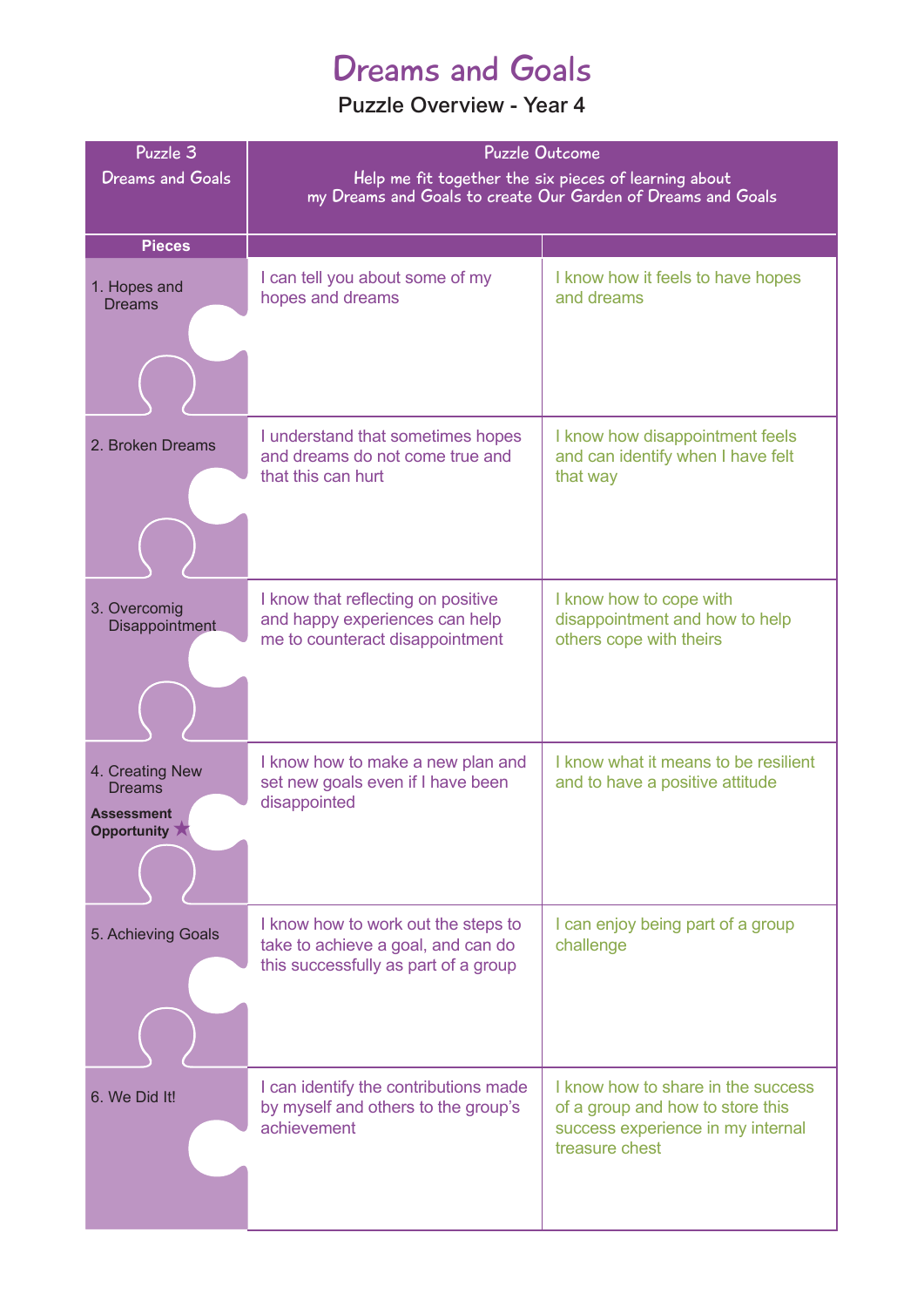## Healthy Me

| Puzzle 4<br><b>Healthy Me</b>                                 | <b>Puzzle Outcome</b><br>Help me fit together the six pieces of learning about<br>Healthy Me to create TheHappy, Healthy Me Recipe Book                                                                 |                                                                                                                                              |
|---------------------------------------------------------------|---------------------------------------------------------------------------------------------------------------------------------------------------------------------------------------------------------|----------------------------------------------------------------------------------------------------------------------------------------------|
| <b>Pieces</b>                                                 |                                                                                                                                                                                                         |                                                                                                                                              |
| 1. My Friends and Me                                          | I can recognise how different<br>friendship groups are formed, how I<br>fit into them and the friends I value<br>the most                                                                               | I recognise when other people's<br>actions make me feel embarrassed,<br>hurt or inadequate and I can help<br>myself to manage these emotions |
| 2. Group Dynamics                                             | I can recognise the changing<br>dynamics between people in<br>different groups, see who takes on<br>which role, e.g. leader, follower, and<br>understand the roles I take on in<br>different situations | I am aware of how different people<br>and groups impact on me and can<br>recognise the people I most want to<br>be friends with              |
| 3. Smoking                                                    | I understand the facts about<br>smoking and its effects on health,<br>and also some of the reasons some<br>people start to smoke                                                                        | I can relate to feelings of shame<br>and guilt and know how to act<br>assertively to resist pressure from<br>myself and others               |
| 4. Alcohol                                                    | I understand the facts about alcohol<br>and its effects on health, particularly<br>the liver, and also some of the<br>reasons some people drink alcohol                                                 | I can relate to the feelings of shame<br>and guilt and know how to act<br>assertively to resist pressure from<br>myself and others           |
| 5. Healthy<br>Friendships<br><b>Assessment</b><br>Opportunity | I can recognise when people are<br>putting me under pressure and can<br>explain ways to resist this when I<br>want                                                                                      | I can identify feelings of anxiety and<br>fear associated with peer pressure                                                                 |
| 6. Celebrating My<br>Inner Strength<br>and Assertiveness      | I know myself well enough to have<br>a clear picture of what I believe is<br>right and wrong                                                                                                            | I can tap into my inner strength and<br>know how to be assertive                                                                             |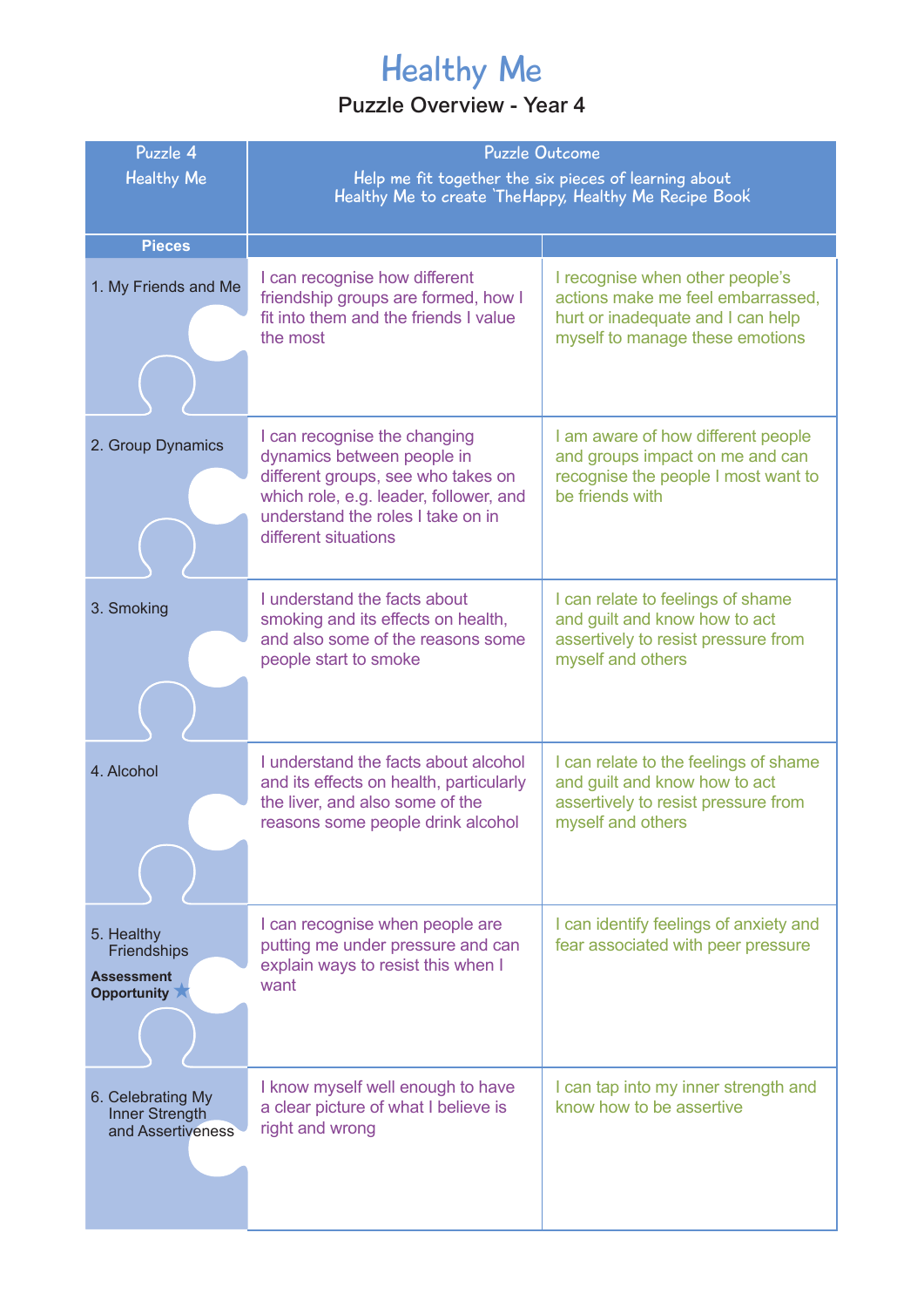## Relationships

| Puzzle 5                                                         | <b>Puzzle Outcome</b>                                                                                                                  |                                                                                                                                                                                              |
|------------------------------------------------------------------|----------------------------------------------------------------------------------------------------------------------------------------|----------------------------------------------------------------------------------------------------------------------------------------------------------------------------------------------|
| Relationships                                                    | Help me fit together the six pieces of learning about<br>Relationships to create 'Our Relationships Fiesta'                            |                                                                                                                                                                                              |
|                                                                  |                                                                                                                                        |                                                                                                                                                                                              |
| <b>Pieces</b>                                                    |                                                                                                                                        |                                                                                                                                                                                              |
| 1. Relationship<br>Web                                           | I can identify the web of<br>relationships that I am part of,<br>starting from those closest to me<br>and including those more distant | I know how it feels to belong to a<br>range of different relationships and<br>can identify what I contribute to<br>each of them                                                              |
|                                                                  |                                                                                                                                        |                                                                                                                                                                                              |
| 2. Love and Loss                                                 | I can identify someone I love and<br>can express why they are special to<br>me                                                         | I know how most people feel when<br>they lose someone or something<br>they love                                                                                                              |
|                                                                  |                                                                                                                                        |                                                                                                                                                                                              |
| 3. Memories                                                      | I can tell you about someone I know<br>that I no longer see                                                                            | I understand that we can remember<br>people even if we no longer see<br>them                                                                                                                 |
|                                                                  |                                                                                                                                        |                                                                                                                                                                                              |
| 4. Are Animals<br>Special?<br><b>Assessment</b><br>Opportunity   | I can explain different points of view<br>on an animal rights issue                                                                    | I can express my own opinion and<br>feelings on this                                                                                                                                         |
| 5. Special Pets                                                  | I understand how people feel when<br>they love a special pet                                                                           | I can understand that losing a<br>special pet brings feelings that<br>can be hard to cope with, but that<br>it can be helpful to mark loss by<br>celebrating special things about the<br>pet |
| 6. Celebrating<br>My Relationships<br>with People<br>and Animals | I know how to show love and<br>appreciation to the people and<br>animals who are special to me                                         | I can love and be loved                                                                                                                                                                      |